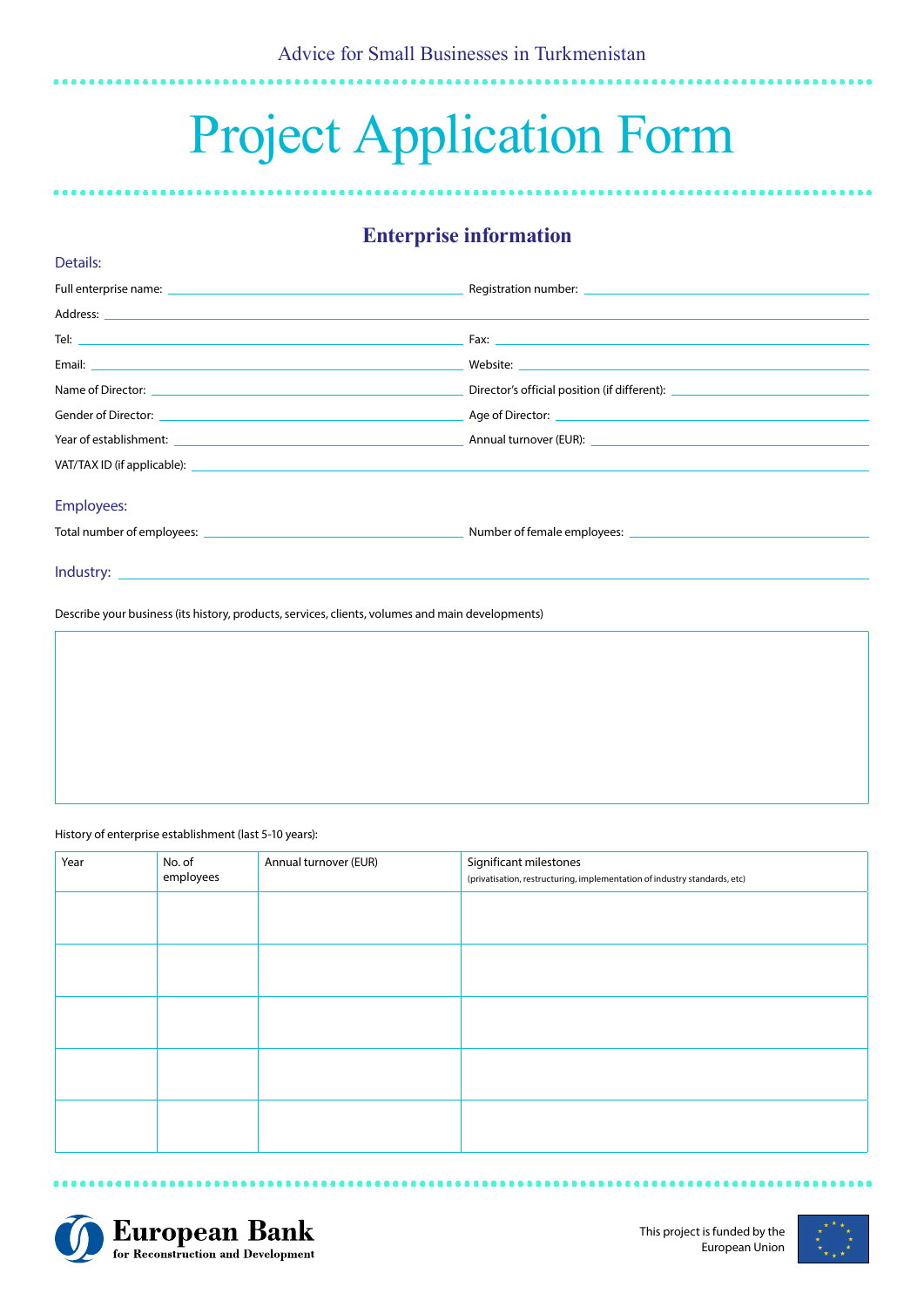# Advice for Small Businesses in Turkmenistan

#### Structure of ownership (distribution of shares or units in %):

| Local %   |  |
|-----------|--|
| Foreign % |  |
| Private % |  |
| Female %  |  |

## Product or services and their share of income:

|        | $\%$ |
|--------|------|
|        | %    |
|        | $\%$ |
|        | 0/2  |
| Export | 0/2  |
|        |      |

## Investments (please provide information on credits used by company):

| Year | Name of credit institution | Amount (EUR) | Interest rate p.a. | Status<br>(active, repaid,<br>required) |
|------|----------------------------|--------------|--------------------|-----------------------------------------|
|      |                            |              |                    |                                         |
|      |                            |              |                    |                                         |
|      |                            |              |                    |                                         |
|      |                            |              |                    |                                         |

# **Project description**

## What are the issues you would like the project to address?

What kind of advice do you require?

What do you expect the project to achieve?



---------